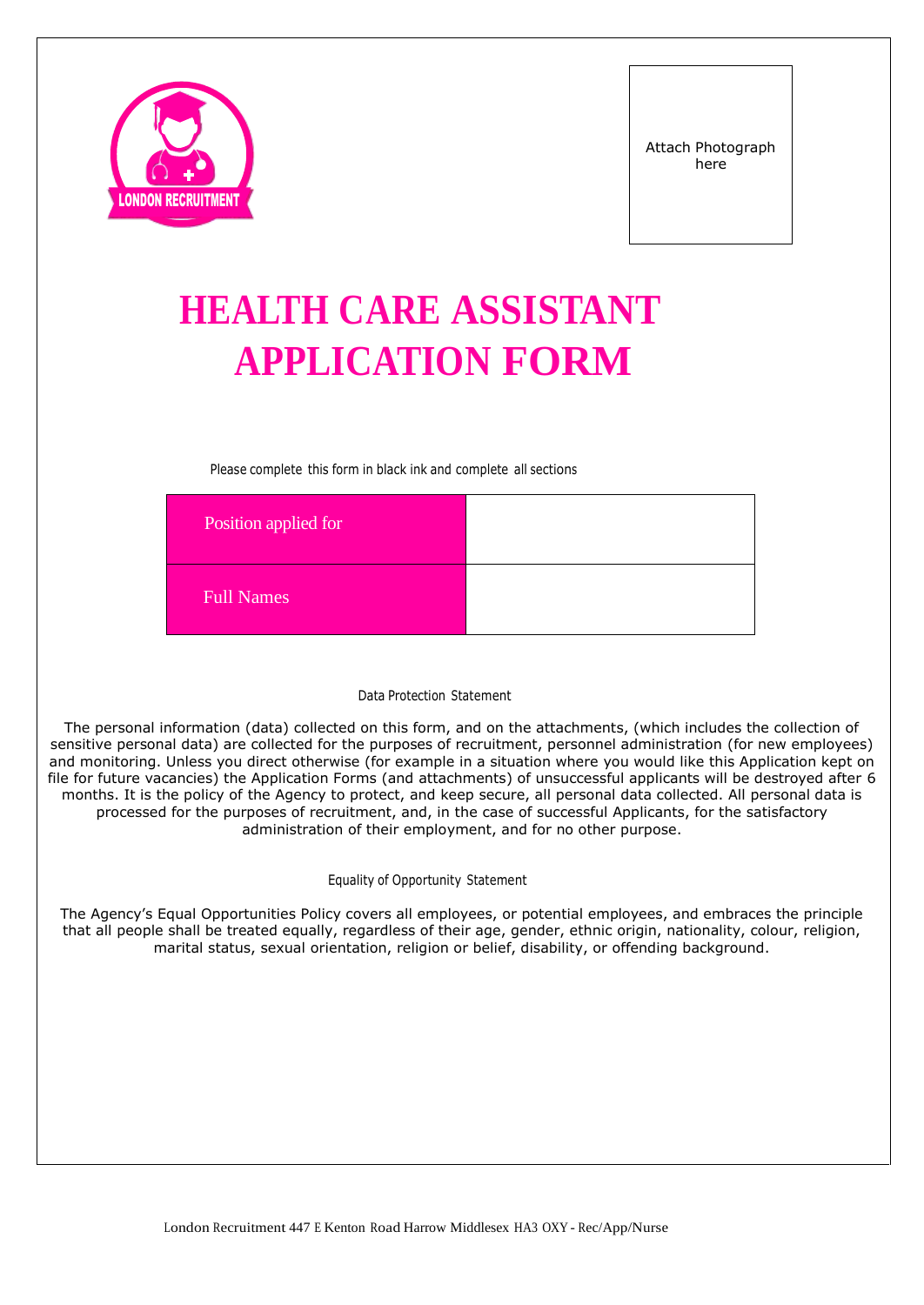| Address                                                                               |               |                        |
|---------------------------------------------------------------------------------------|---------------|------------------------|
| Postcode                                                                              |               |                        |
| Telephone/mobile                                                                      |               |                        |
| Email                                                                                 |               |                        |
| Nationality                                                                           |               |                        |
| Next of kin<br>To be contacted in case of<br>emergency                                |               |                        |
| Name                                                                                  |               |                        |
| Address                                                                               |               |                        |
| Telephone/mobile                                                                      |               |                        |
| Do you hold a driver's license?<br>If yes, what type?(Provisional,<br>full, LGV, PCV) |               |                        |
| Languages                                                                             |               |                        |
| Are you a member of a union or                                                        | Body name     | Amount of cover        |
| any organisation offering<br>indemnity insurance?                                     | Policy number | Expiry date            |
| DBS certificate number                                                                |               | Update service REF NO. |

## **Employment history Please provide previous employment below over the last five years**

| Name and address of employer | Position and experience |
|------------------------------|-------------------------|
|                              |                         |
|                              |                         |
|                              |                         |
|                              |                         |
|                              |                         |
|                              |                         |
|                              |                         |
|                              |                         |
|                              |                         |
|                              |                         |
|                              |                         |
|                              |                         |
|                              |                         |
|                              |                         |
|                              |                         |
|                              |                         |
|                              |                         |
|                              |                         |
|                              |                         |
|                              |                         |
|                              |                         |
|                              |                         |
|                              |                         |
|                              |                         |
|                              |                         |

| Training, provide refresher period in brackets       | Undertaken(YES,NO) | Dates completed |
|------------------------------------------------------|--------------------|-----------------|
| Emergency First Aid at Work (including CPR) (3 yrs.  |                    |                 |
| Mental Capacity Act & Deprivation of Liberty (1 yrs. |                    |                 |
| Manual Handling Practical and Theory (1 yrs.)        |                    |                 |
| Food Hygiene Level 2 (3yrs)                          |                    |                 |
| Health & Safety                                      |                    |                 |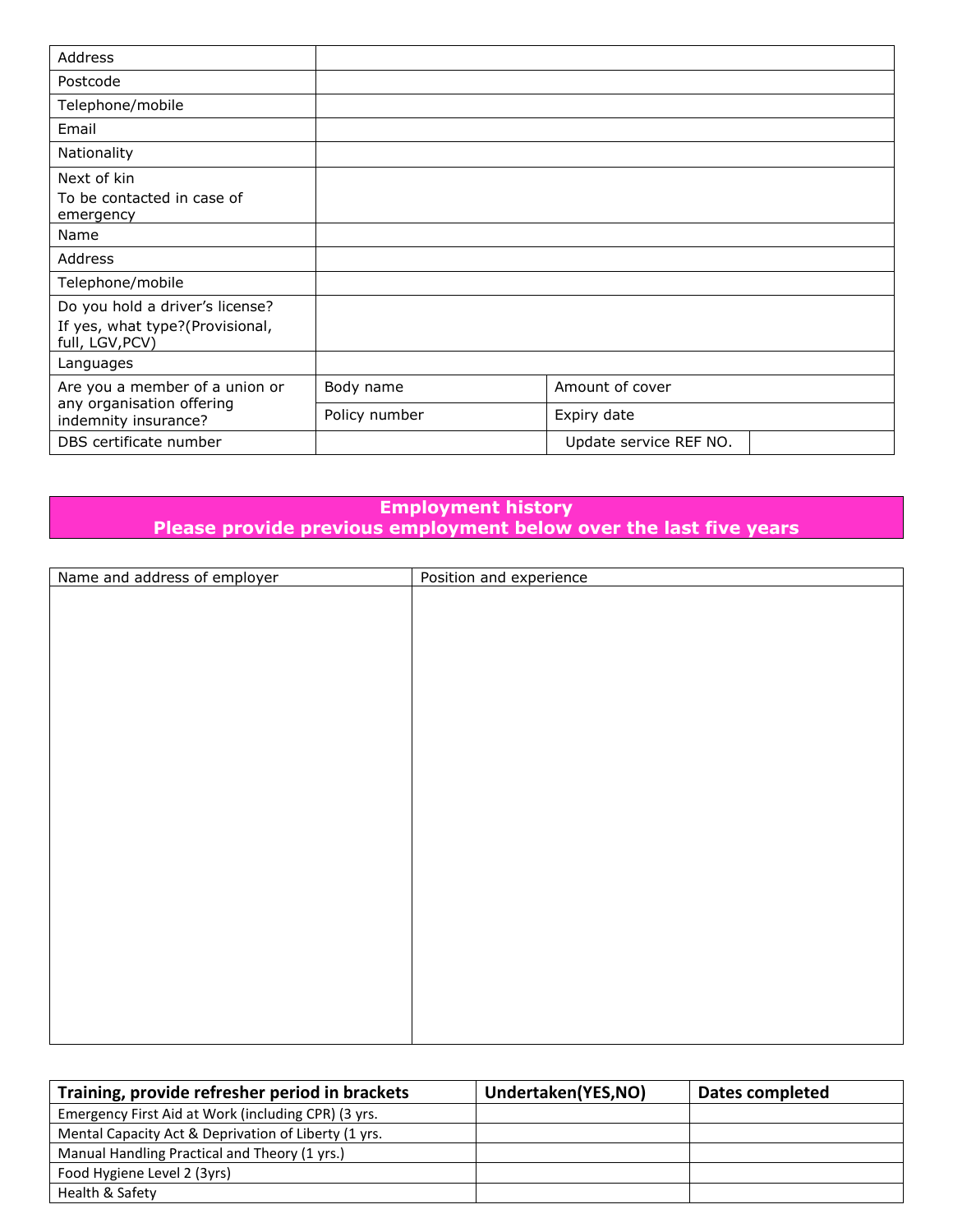| <b>Equality and Diversity</b>              |  |
|--------------------------------------------|--|
| Fire (1 years)                             |  |
| <b>Infection Control</b>                   |  |
| <b>Medication Administration</b>           |  |
| Safeguarding of Vulnerable Adults          |  |
| Clinical and medication scenarios (3 yrs.) |  |
| Support work                               |  |
| Learning disability                        |  |
|                                            |  |

## **Preference regarding work**

| Which types of work do you prefer?                    |  |
|-------------------------------------------------------|--|
| Hospitals                                             |  |
| Nursing home                                          |  |
| Residential home                                      |  |
| Nights/days                                           |  |
| <b>NHS</b>                                            |  |
| Support work                                          |  |
| Immunisations; proof of immunisation must be provided |  |

|               | YES/NO | <b>DATE</b> |
|---------------|--------|-------------|
| Tuberculosis, |        |             |
| Hepatitis B   |        |             |
| Rubella       |        |             |
|               |        |             |

#### **References**

Give details of the names/addresses of two work-related Referees. One of the Referees should be your current employer, or if presently unemployed or self-employed, your last employer

| Name, address, postcode |          | Name, address, postcode |          |
|-------------------------|----------|-------------------------|----------|
|                         |          |                         |          |
|                         |          |                         |          |
|                         |          |                         |          |
|                         |          |                         |          |
|                         |          |                         |          |
|                         |          |                         |          |
|                         |          |                         |          |
|                         |          |                         |          |
|                         |          |                         |          |
|                         |          |                         |          |
| Telephone number        | Position | Telephone number        | Position |
|                         |          |                         |          |
|                         |          |                         |          |